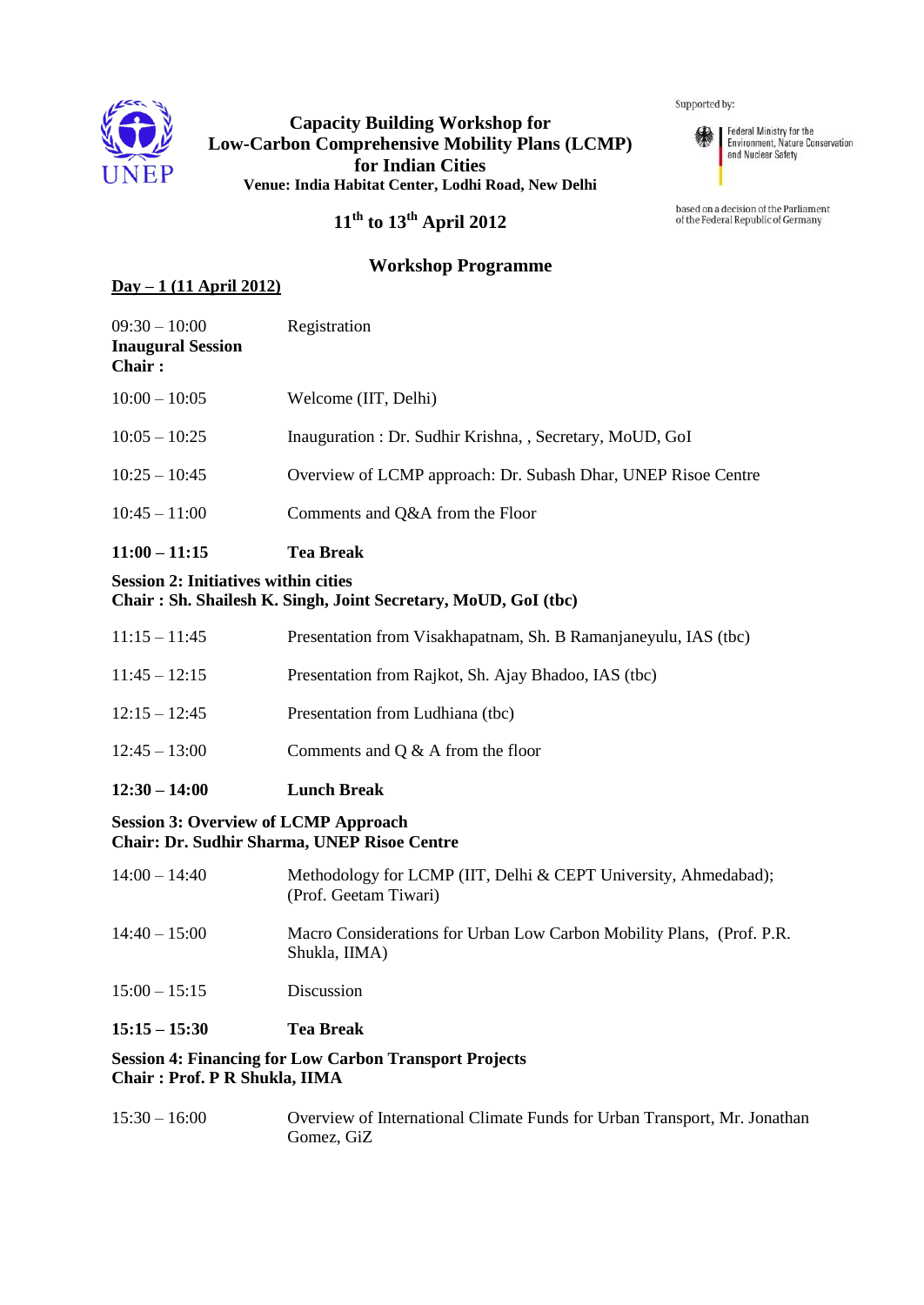- 16:00 16:15 ADB Initiatives for the cities, , Asian Development Bank ADB (tbc) 16:15 – 16:30 Institutional Financing for the cities, ILFS (tbc)
- 16:30 17:00 Discussion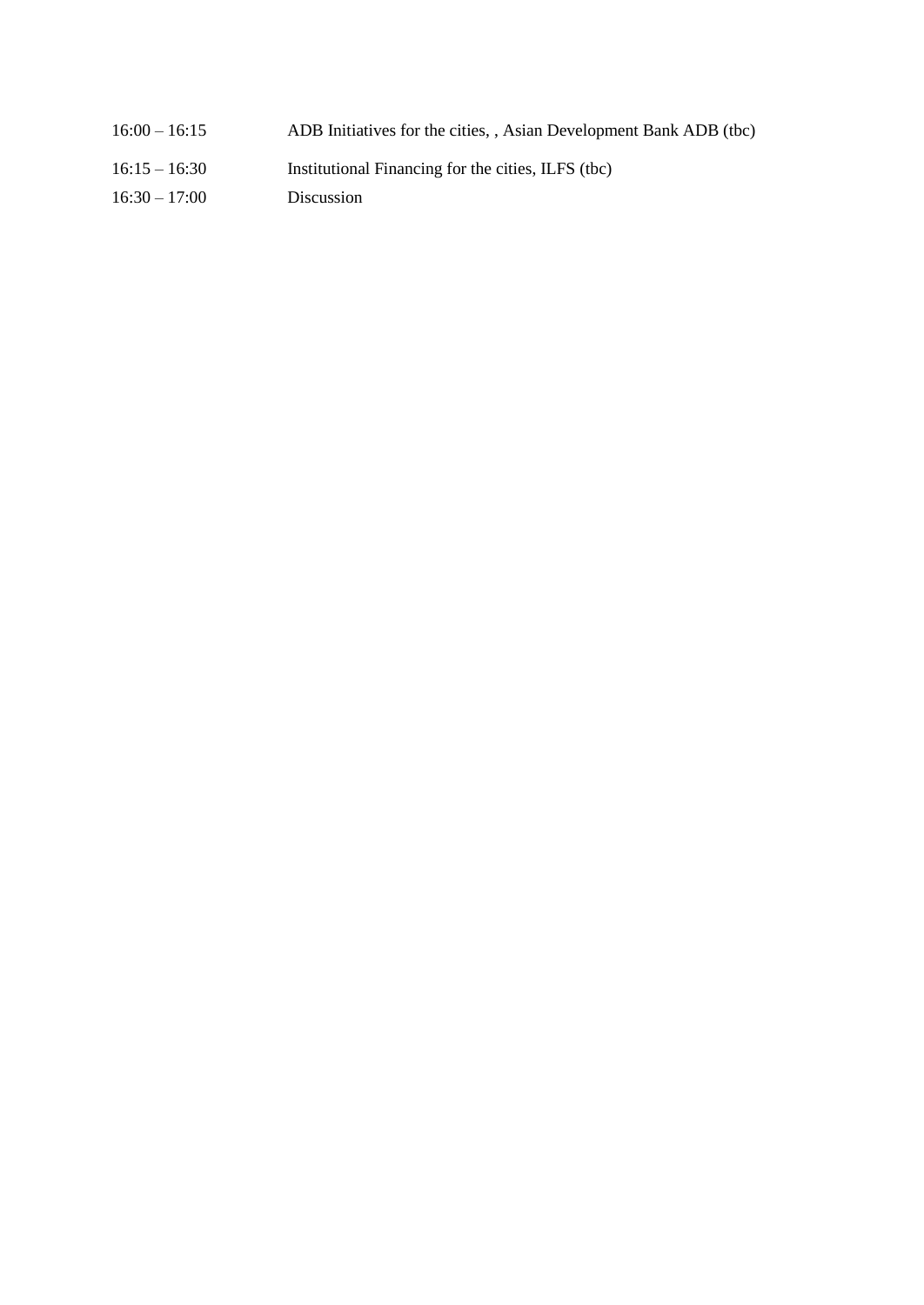### **Day – 2 (12 April 2012)**

#### **Inaugural Session Chair : Kamala Ernest, UNEP**

| $09:30-09:35$   | Welcome (IIT, Delhi)                                                                    |
|-----------------|-----------------------------------------------------------------------------------------|
| $09:35-09:45$   | Workshop Objectives: Dr. Subash Dhar, UNEP Risoe Centre                                 |
| $09:45 - 10:00$ | Introduction and Roles of Partners (IIT, Delhi, CEPT, University and<br>IIM, Ahmedabad) |

#### **Session 1: Module 0 CMP Approach Chair: Sh. B I Singal, Director General, Institute of Urban Transport (tbc)**

| $10:00 - 10:15$ | An overview of the CMP prepared under JnNURM, Sh. B I Singal, IUT                |
|-----------------|----------------------------------------------------------------------------------|
| $10:15 - 10:25$ | Experience sharing in CMP preparation by Dr. Valsala C Nair, CDM<br>Smith, (tbc) |
| $10:25 - 10:35$ | Experience sharing in CMP preparation by Mr. Abhay Negi, RITES (tbc)             |
| $10:35 - 10:45$ | Experience sharing in CMP preparation by Ms. Anvita Arora, iTrans (tbc)          |
| $10:45 - 11:00$ | <b>Discussion</b>                                                                |
|                 |                                                                                  |

# **11:00 – 11:15 Tea Break**

#### **Session 2: Module 1 Analysing existing situation**

#### **Chair: Prof . Prem Pangotra**

| $11:15 - 11:45$ | Data collection methodology and sampling issues (Dr. Kalaga R<br>Rao) |
|-----------------|-----------------------------------------------------------------------|
| $11:45 - 12:00$ | Inputs for modeling travel demand (Ms. Himani Jain)                   |
| $12:00 - 12:15$ | Measuring inclusiveness (Prof Darshini Mahadevia, CEPT)               |
| $12:15 - 12:45$ | Discussion                                                            |
|                 |                                                                       |

### **12:45 – 13:45 Lunch**

### **Session 3: Module 1 Analysing existing situation Chair: Prof. Geetam Tiwari**

| Session 4. Module 2 City Level Indicators for Levy Corpor Mobility |                                                                                                                         |
|--------------------------------------------------------------------|-------------------------------------------------------------------------------------------------------------------------|
| $15:15 - 15:30$                                                    | <b>Tea Break</b>                                                                                                        |
| $14:50 - 15:15$                                                    | <b>Discussions</b>                                                                                                      |
| $14:30 - 14:50$                                                    | Measurement of Air Quality Indicators (Dr. Subash Dhar, URC)                                                            |
| $13:45 - 14:30$                                                    | Urban Air Quality & Sustainable Transport : Issues, Instruments and<br>Strategies (Prof. Prem Pangotra, IIM, Ahmedabad) |

#### **Session 4: Module 2 City Level Indicators for Low Carbon Mobility Chair : Prof. Darshini Mahadevia**

| $15:30 - 16:00$ | Indicators for Low Carbon Mobility, (IIT, Delhi & CEPT), (Prof. Geetam |  |
|-----------------|------------------------------------------------------------------------|--|
|                 | Tiwari)                                                                |  |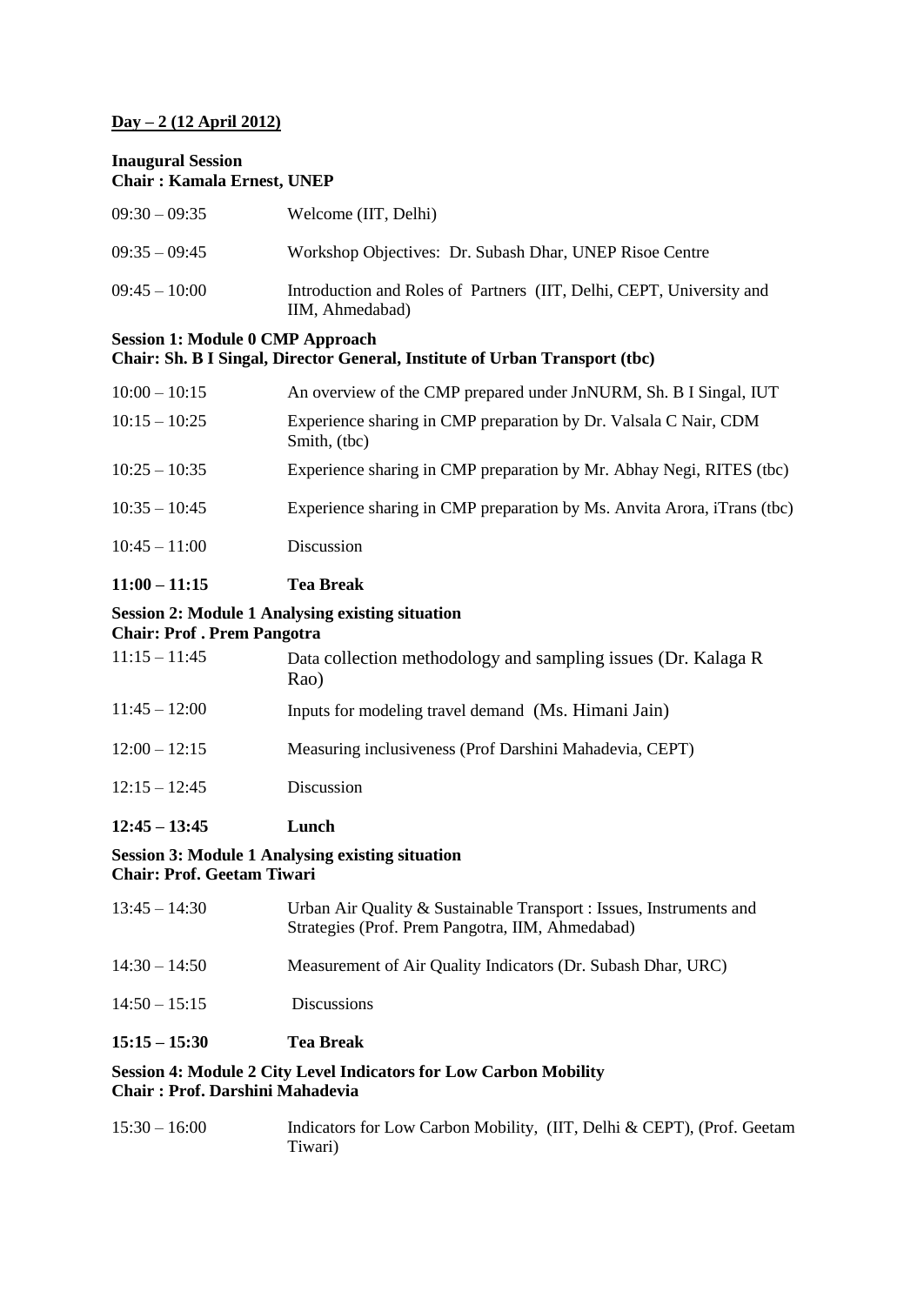| $16:00 - 17:00$ | Group Exercise on City level indicators (IITD) |
|-----------------|------------------------------------------------|
| $17:00 - 17:30$ | Presentations by groups                        |

### **Day – 3 (13 April 2012)**

#### **Session 1: Module 3 Developing a Business as Usual Scenario Chair: Prof. Ambuj Sagar, IIT, Delhi**

| $11:30 - 11:45$ | <b>Tea Break</b>                                                                                                                    |
|-----------------|-------------------------------------------------------------------------------------------------------------------------------------|
| $11:00 - 11:30$ | Discussion                                                                                                                          |
| $10:30 - 11:00$ | Methodology for calculating Energy Demand /Local & CO2 emissions<br>from Travel Demand (Dr. Subash Dhar URC/ Prof. P R Shukla IIMA) |
| $10:00 - 10:30$ | Methodology for travel demand (Dr. KR Rao, IIT, Delhi)                                                                              |
| $9:30 - 10:00$  | Assumptions and data for BAU (Deepty Jain, IIT, Delhi)                                                                              |

### **Session 2: Module 4 Developing alternative scenario for Low Carbon Mobility Chair: Sh. B.I.Singhal, Director General, Institute of Urban Transport (tbc)**

| $11:45 - 12:05$ | Sustainable strategies for low carbon transport (Prof Geetam Tiwari/Prof<br>Ambuj Sagar)   |
|-----------------|--------------------------------------------------------------------------------------------|
| $12:05 - 12:35$ | Calculating travel demand for alternative scenario (Sh. Rahul Goel/Prof.<br>Geetam Tiwari) |
| $12:35 - 13:00$ | Discussion                                                                                 |

# **13:00 – 14:00 Lunch**

#### **Session 4: Module 5 Integrating Climate Considerations Chair: IIT Delhi**

| $15:15 - 15:30$ | <b>Tea Break</b>                                                              |
|-----------------|-------------------------------------------------------------------------------|
| $15:00 - 15:15$ | Discussion                                                                    |
| $14:30 - 15:00$ | Adaptation Framework for large infrastructures (Prof Amit Garg, IIMA)         |
| $14:00 - 14:30$ | Back-casting methodology for alternative scenario (Prof. P R Shukla,<br>IIMA) |

### **Session 3: Module 6 Prioritising infrastructures & technologies for LCMP Chair:, Prof. Rutul Joshi**

| $17:15 - 17:30$ | <b>Workshop Closing (IIT, Delhi)</b>                                                                  |
|-----------------|-------------------------------------------------------------------------------------------------------|
| $17:00 - 17:15$ | Group presentation                                                                                    |
| $16:00 - 17:00$ | Group exercise using the MCA tool (URC)                                                               |
| $15:30 - 16:00$ | Prioritising technologies / infrastructures using Multi criteria Analysis (Dr.<br>Sudhir Sharma, URC) |